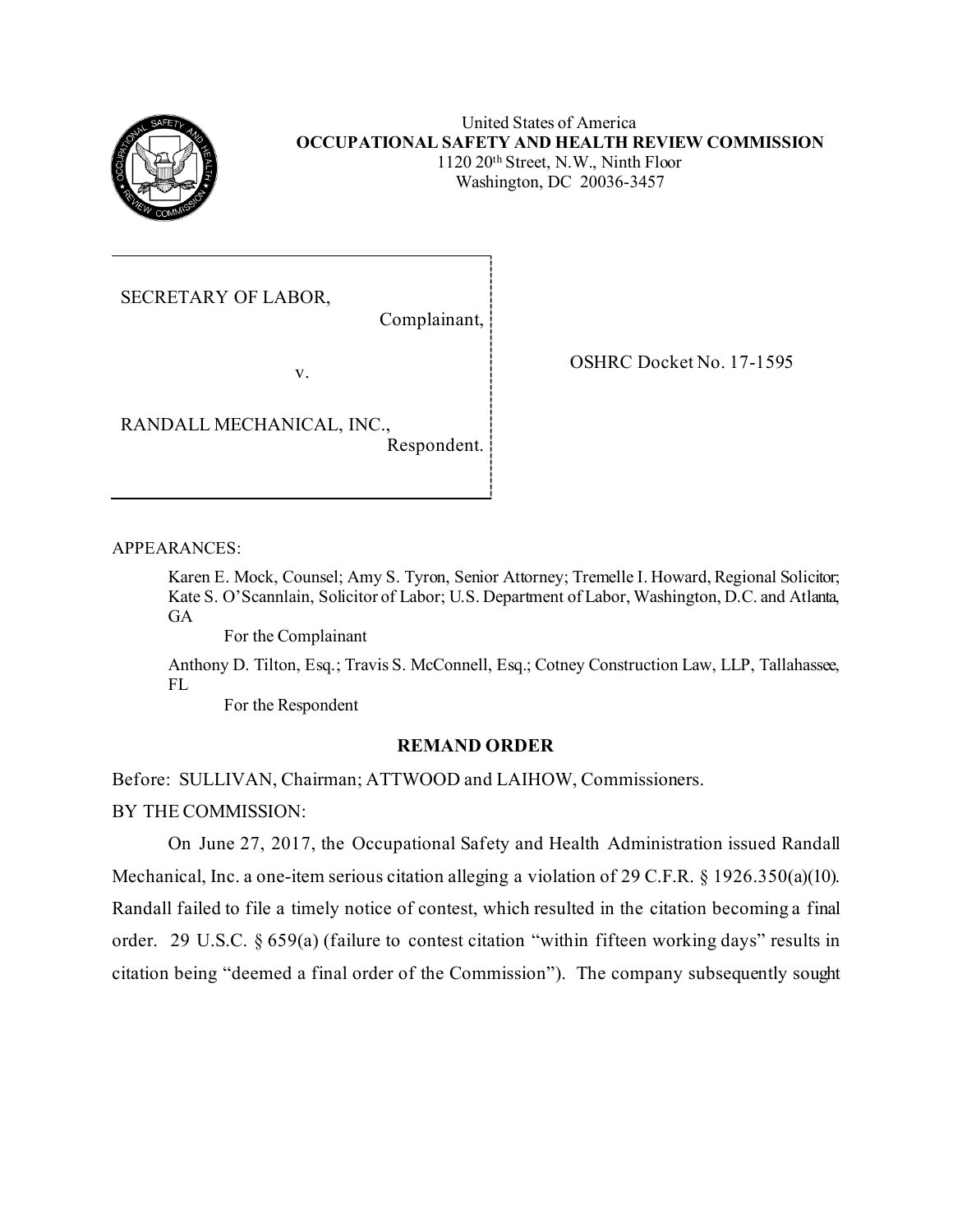relief from the final order under Federal Rule of Civil Procedure  $60(b)(1)$ , (3) and (6).<sup>1</sup> On April 11, 2018, Administrative Law Judge John B. Gatto denied all three of these grounds for relief and dismissed the case. *RandallMech., Inc.*, No. 17-1595, 2018 WL 2326109 (O.S.H.R.C.A.L.J., Apr. 11, 2018). Randall timely filed a petition for discretionary review of the judge's decision. The petition was not granted, and the decision became a final order of the Commission. 29 U.S.C.  $§ 661(i).$ 

On appeal, the United States Court of Appeals for the Eleventh Circuit vacated the judge's decision and remanded with instructions that the judge apply "Supreme Court and Eleventh Circuit precedent" to Randall's "Rule 60(b)(1) motion."<sup>[2](#page-1-1)</sup> *Randall Mech., Inc. v. Sec'y of Labor*, 798 F. App'x 604, 605 (11th Cir. 2020) (unpublished). On remand, the judge dismissed the case again, this time on jurisdictional grounds, finding that under section 10(a) of the Occupational Safety and Health Act, 29 U.S.C. § 659(a), the Commission lacks jurisdiction to grant Rule 60(b) relief from a final order.<sup>3</sup> Once again, Randall timely filed a petition for discretionary review and this time, it was granted.

<span id="page-1-0"></span><sup>1</sup> As relevant, Rule 60 states as follows:

(1) mistake, inadvertence, surprise, or excusable neglect;

. . .

(3) fraud (whether previously called intrinsic or extrinsic), misrepresentation, or misconduct by an opposing party;

. . .

(6) any other reason that justifies relief.

<sup>(</sup>b) GROUNDS FOR RELIEF FROM A FINAL JUDGMENT, ORDER, OR PROCEEDING. On motion and just terms, the court may relieve a party or its legal representative from a final judgment, order, or proceeding for the following reasons:

<span id="page-1-1"></span><sup>2</sup> In seeking review of the judge's decision, Randall raised all three grounds of relief that the judge rejected. The Eleventh Circuit limited its instructions on remand, however, to Randall's request for relief under paragraph (1) of Rule 60(b). Accordingly, the scope of our remand decision is likewise limited.

<span id="page-1-2"></span><sup>3</sup> Notably, this issue was neither raised by a party, nor mentioned by the Eleventh Circuit during oral argument or in its remand order. *See Coleman Hammons Constr. Co.*, 942 F.3d 279, 282 n.1 (5th Cir. 2019) (assuming "that Rule 60(b) applies because the parties do not contest its applicability"); *David E. Harvey Builders, Inc. v. Sec'y of Labor*, 724 F. App'x 7, 8 (D.C. Cir. 2018) (unpublished) ("We assume Rule  $60(b)(1)$ " sapplicability to these proceedings because neither party contests it.").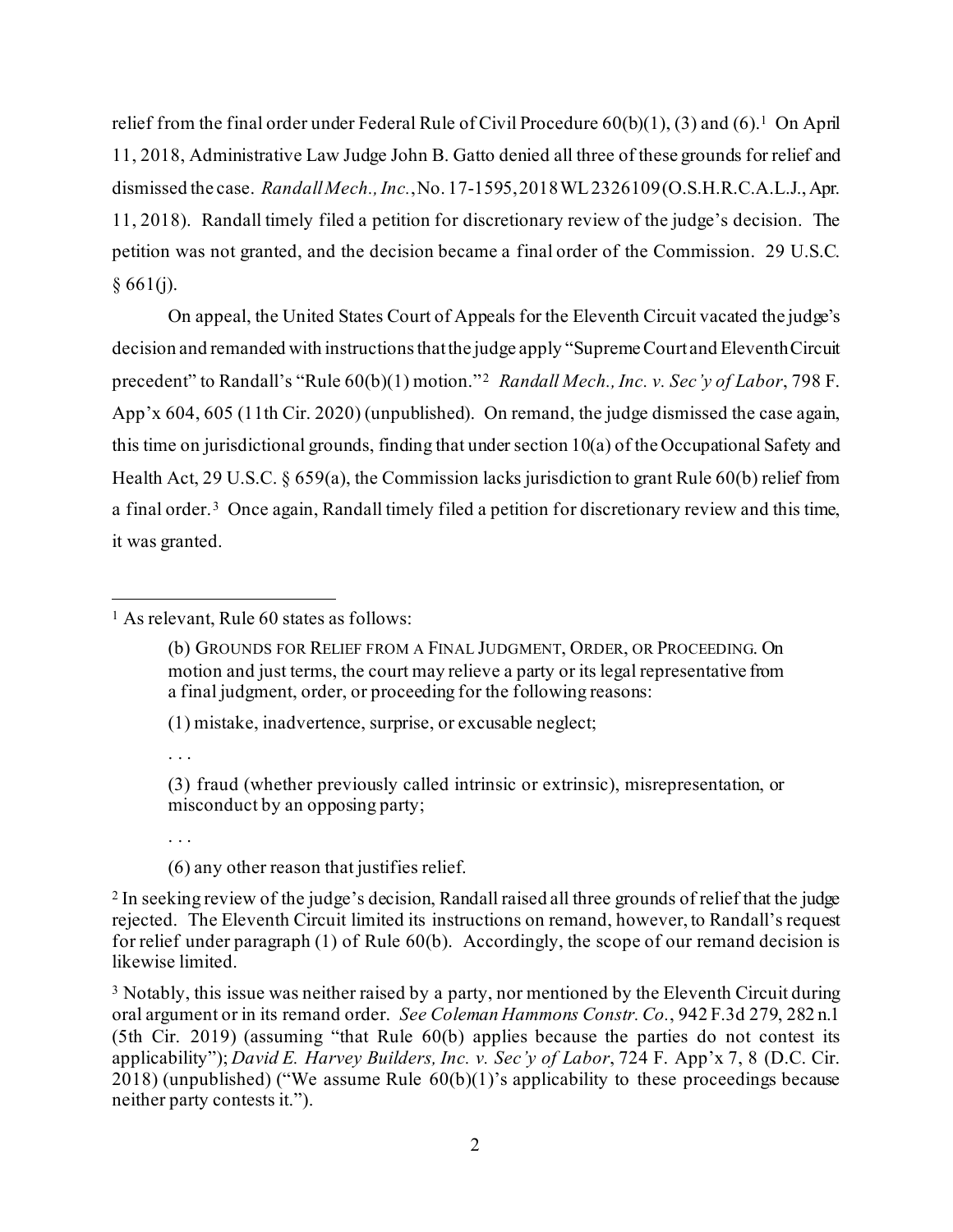We agree with Randall that the judge's decision is erroneous. Neither the Supreme Court nor the Eleventh Circuit has considered the Commission's jurisdiction to grant Rule 60(b) relief under section 10(a), and the only two circuits that have done so—the Second Circuit and the Third Circuit, neither of which are relevant here—are split on the issue.[4](#page-2-0) Under these circumstances, the judge was bound by the Commission's longstanding precedent that it has the authority under section 10(a) to grant Rule 60(b) relief from a final order. *Gulf & W. Food Prods. Co.*, 4 BNA OSHC 1436, 1439 (No. 6804, 1976) (consolidated) ("[T]he orderly administration of [the OSH Act] requires that the Commission's administrative law judges follow precedents established by the Commission."); *see McDevitt Street Bovis, Inc.*, 19 BNA OSHC 1108, 1110 (No. 97-1918, 2000) (noting that Commission generally applies law of circuit to which appeal is likely, but concluding judge properly applied Commission precedent where pertinent circuit "neither decided nor directly addressed" issue). Indeed, the Commission has explicitly agreed "with the Third Circuit's holding in *J.I. Hass Co. v. OSHRC* that, in cases where an employer files a late notice of contest, the employer may be granted relief from the final order under the terms of Rule 60(b)." *Branciforte Builders, Inc.*, 9 BNA OSHC 2113, 2117 (No. 80-1920, 1981); *see O'Harra's Complete Plumbing Serv., LLC*, No. 18-1225, 2018 WL 4491707, at \*1 (O.S.H.R.C., Sept. 11,

<span id="page-2-0"></span><sup>4</sup> The Second Circuit and the Third Circuit disagree on whether the Commission has authority to grant relief under Rule 60(b) following an untimely notice of contest. *Compare Chao v. Russell P. Le Frois Builder, Inc.*, 291 F.3d 219, 228-29 (2d Cir. 2002) (holding that section 10(a) of OSH Act precludes Commission from "exercising jurisdiction [over late-filed notice of contests] based on Rule 60(b)(1)"), *with J.I. Hass Co. v. OSHRC*, 648 F.2d 190, 194-95 (3d Cir. 1981) (holding "that the Commission has jurisdiction to entertain a late notice of contest under [R]ule 60(b)" and that "the Commission must have had jurisdiction at some point" since "[s]ection  $10(a) \ldots$  states that uncontested citations become final orders of the Commission"), *and Chao v. Roy's Constr., Inc.*, 517 F.3d 180, 183 n. 1 (3d Cir. 2008) (noting that in *George Harms Construction Co. v. Chao*, 371 F.3d 156 (3d Cir. 2004), circuit reaffirmed its "earlier holding in [*Hass*], and declined to follow the Second Circuit's contrary holding in [*Le Frois*]").

Two Fifth Circuit cases, which were issued before the circuit was split and are therefore binding precedent in the Eleventh Circuit, *see Bonner v. City of Prichard, Ala.*, 661 F.2d 1206, 1207 (11th Cir. 1981), address circumstances in which relief from a final order under the OSH Act was considered, but neither case specifically addresses whether the Commission has jurisdiction under section 10(a) to grant Rule 60(b) relief. *See Atl. Marine, Inc. v. OSHRC*, 524 F.2d 476, 478 (5th Cir. 1975) (remanding for evidentiary hearing to determine "if the Secretary's deception or failure to follow proper procedures is responsible for the late [notice of contest]" but neither citing nor discussing Rule 60(b)); *Brennan v. OSHRC (S.J. Otinger Constr.)*, 502 F.2d 30, 34 (5th Cir. 1974) (holding that Commission could not use Rule 60(b) to extend 30-day period under section 12(j) of the OSH Act for considering whether to grant discretionary review).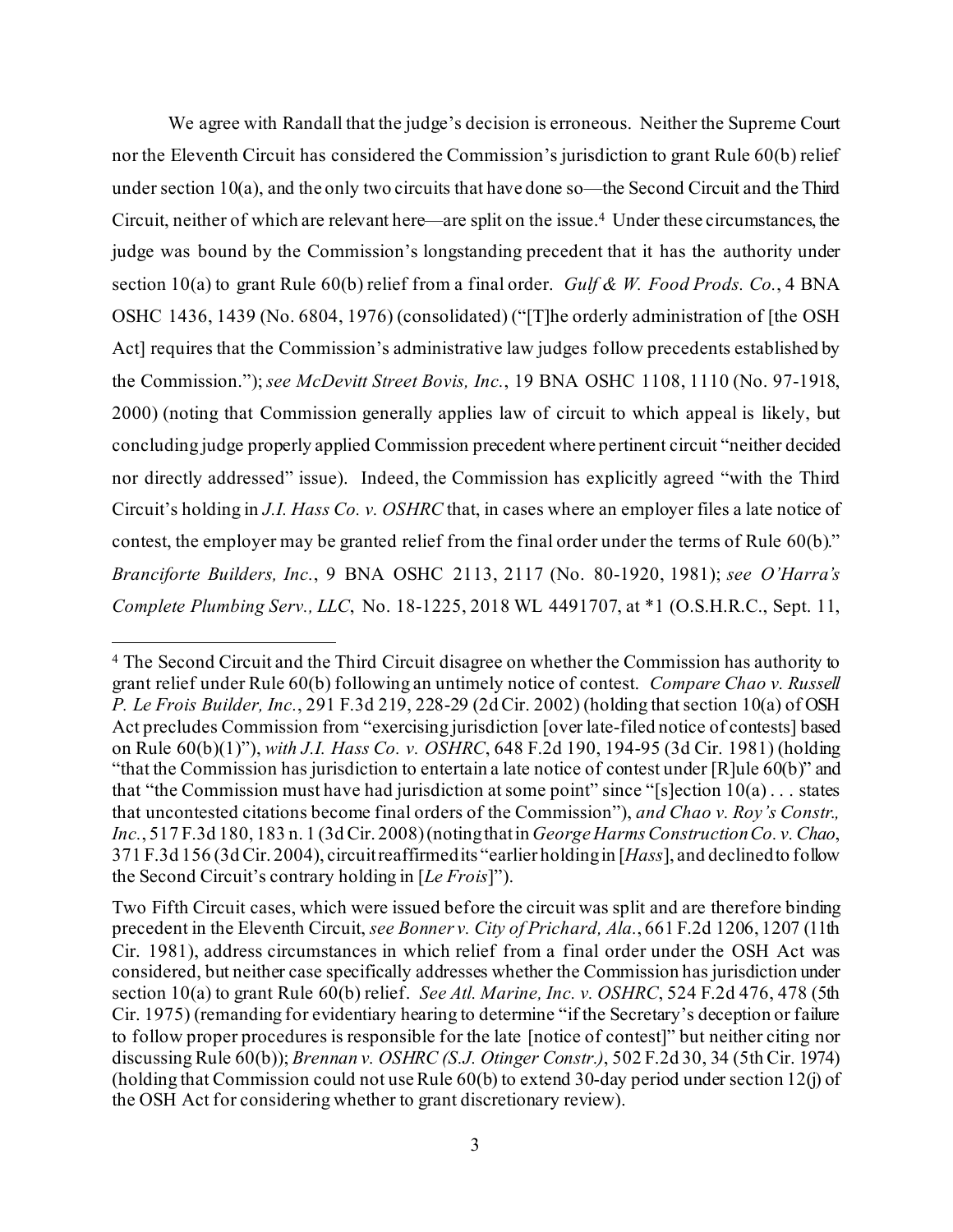2018) ("[B]y operation of law [under section  $10(a)$  of the OSH Act], an uncontested or untimely contested citation and proposed penalty must be deemed a final order of the Commission, unless entitlement to relief is demonstrated under Federal Rule of Civil Procedure 60(b)."). We therefore vacate the judge's order and remand the case to the judge once again.

On remand, the judge shall, in accord with the Eleventh Circuit's instructions, "apply Supreme Court and Eleventh Circuit precedent" and determine whether the company is entitled to relief under Rule 60(b)(1). *Randall Mech., Inc.*, 798 F. App'x at 605. The four factors for making this determination were articulated by the Supreme Court in *Pioneer Investment Services Co. v. Brunswick Associates Limited Partnership*, 507 U.S. 380, 395 (1993), and include: (1) "the danger of prejudice to the [nonmoving party]," (2) "the length of the delay and its potential impact on judicial proceedings," (3) "the reason for the delay, including whether it was within the reasonable control of the movant," and (4) "whether the movant acted in good faith." In its evaluation of the *Pioneer*factors, the Eleventh Circuit has "accorded primary importance to the absence of prejudice and to the interest of efficient judicial administration," though the court has emphasized that "a determination of excusable neglect is an equitable one that necessarily involves consideration of all" the factors.[5](#page-3-0) *In re Worldwide Web Sys., Inc. v. Feltman*, 328 F.3d 1291, 1297 (11th Cir. 2003);

<span id="page-3-0"></span><sup>5</sup> We note that with regard to the reason for delay, the Eleventh Circuit has held "as a matter of law, that an attorney's misunderstanding of the plain language of a rule cannot constitute excusable neglect such that a party is relieved of the consequences of failing to comply with a statutory deadline." *Advanced Estimating Sys., Inc. v. Riney,* 130 F.3d 996, 998 (11th Cir. 1997); *see United States v. Davenport*, 668 F.3d 1316, 1325 (11th Cir.) (finding that "Government's written notice of forfeiture and existing law were sufficient to alert [attorney] of the applicable deadline for filing a third-party petition on [his client's] behalf," and therefore his "misinterpretation of the deadline could not, as a matter of law, constitute excusable neglect to warrant relief under Rule 60(b)(1)"), *cert. denied*, 566 U.S. 1035 (2012). In contrast, the court has held that a factual misunderstanding by an attorney does not necessarily preclude a finding that a party's neglect was excusable under Rule 60(b)(1). *See Davenport*, 668 F.3d at 1324 ("While an attorney error based on a misunderstanding or misinterpretation of the law generally cannot constitute excusable neglect, a mistake of fact, such as miscommunication or a clerical error, may do so under the pertinent factors."); *Conn. State Dental Ass'n v. Anthem Health Plans, Inc*., 591 F.3d 1337, 1356-57 (11th Cir. 2009) (finding relief was warranted under Rule 60(b)(1) where reason for delay resulted from "counsel's erroneous assumption that its previous appearance had been filed in the tag along cases," and "there is no discernable prejudice" to nonmoving party or "reason to conclude that allowing . . . untimely response . . . would adversely affect the judicial proceedings"). Here, Randall's president asserts in his submitted declaration that he informed the OSHA assistant area director on the day after the late notice of contest was filed that Randall had hired an attorney, but it is unclear on the current record when Randall's attorney first became involved in this matter.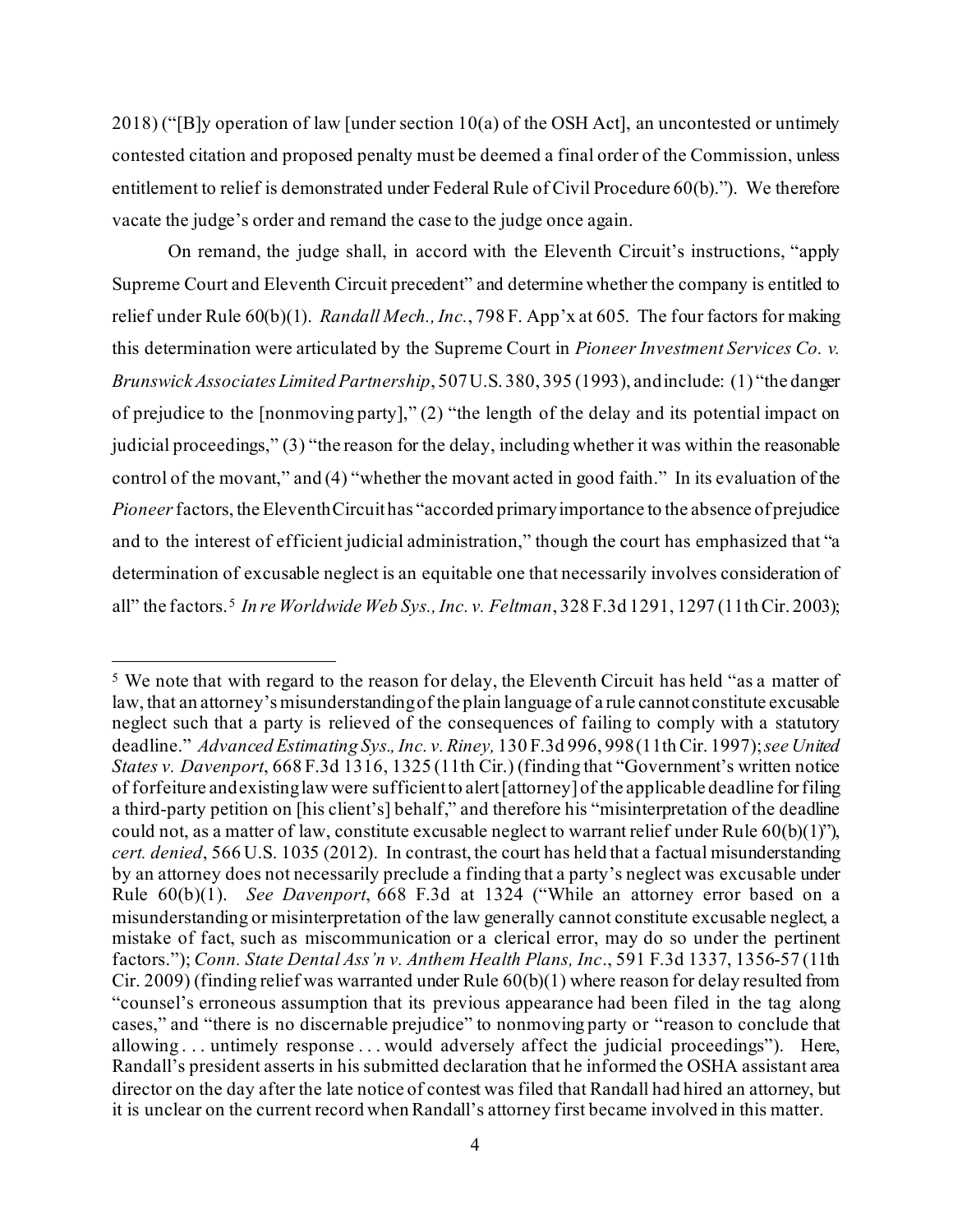*see Cheney v. Anchor Glass Container Corp.*, 71 F.3d 848, 850 (11th Cir. 1996) (finding excusable neglect under Rule 60(b)(1) where nonmovant did not argue it suffered prejudice, delay was "minimal," and reason for delay—"failure in communication between the associate attorney and lead counsel"—was "attributable to negligence"). In addition, in the context of a default judgment, in which the defaulting party is seeking relief under Rule 60(b), the Eleventh Circuit also requires that party to show it has "a meritorious defense that might have affected the outcome." *In re Worldwide Web Sys., Inc.*, 328 F.3d at 1295.

Having reviewed the record, we find an evidentiary hearing is necessary for the judge to determine whether—under Supreme Court and Eleventh Circuit precedent—Randall's late notice of contest was due to excusable neglect. Both parties have submitted written declarations in support of their positions. These declarations contain conflicting assertions that bear directly on both Randall's reason for the delay in filing its notice of contest and whether the company acted in good faith. Indeed, the declaration submitted by OSHA's assistant area director asserting that he twice informed Randall of the deadline to file its notice of contest directly conflicts with the declarations submitted by Randall that assert the assistant area director never mentioned the deadline. The evidentiary hearing, however, should not be limited to resolving this one conflict a full record must be developed so that the judge can properly evaluate whether Randall is entitled to relief from the final order under Rule  $60(b)(1)$ .

For all these reasons, we vacate the judge's order dismissing the case and remand for further proceedings consistent with this opinion. SO ORDERED.

> /s/ James J. Sullivan, Jr. Chairman

/s/

Cynthia L. Attwood Commissioner

/s/

Amanda Wood Laihow

Dated: July 30, 2020 Commissioner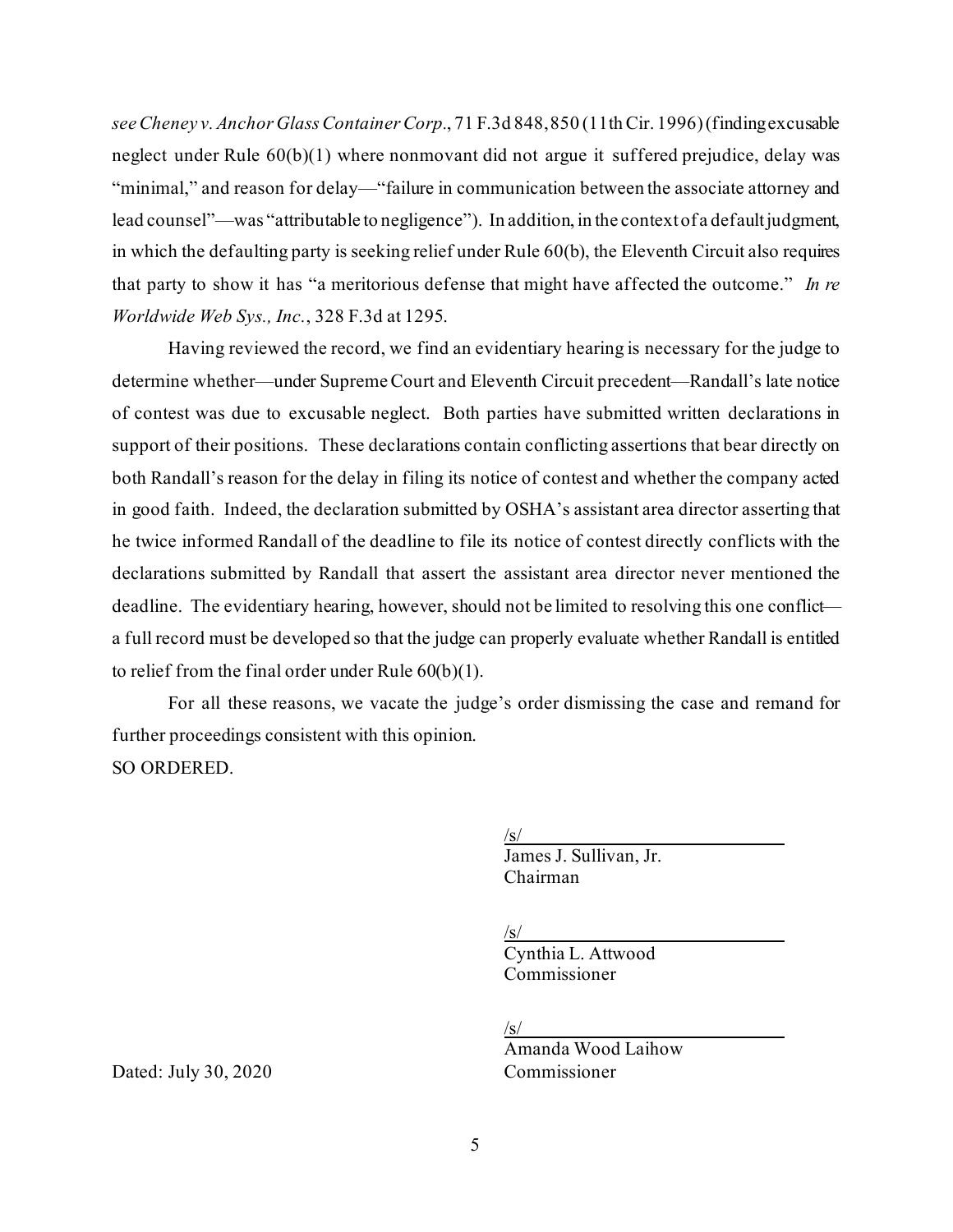

United States of America **OCCUPATIONAL SAFETY AND HEALTH REVIEW COMMISSION** 1120 20th Street, N.W., Ninth Floor Washington, DC 20036-3457

SECRETARY OF LABOR,

Complainant,

v. SHRC Docket No. 17-1595

RANDALL MECHANICAL, INC.,

Respondent.

## **ORDER OF DISMISSAL**

This case is on remand from the United States Court of Appeals for the Eleventh Circuit. *Randall Mechanical, Inc. v. Sec'y of Labor*, 798 F. App'x 604 (11th Cir. 2020) (unpublished). Section 10(a) of the Occupational Safety and Health Act of 1970 (the "Act"), 29 U.S.C. §§ 651– 678, mandates that "[i]f, within fifteen working days from the receipt of the notice issued by the Secretary the employer fails to notify the Secretary that he intends to contest the citation or proposed assessment of penalty . . . the citation and the assessment, as proposed, shall be deemed a final order of the Commission and not subject to review by any court or agency." 29 U.S.C. § 659(a). There is no dispute the Secretary issued a citation and proposed penalty to Randall on June 27, 2017, which was received by Randall on July 3, 2017. Therefore, the last day for Randall to timely file a notice of contest was July 25, 2017. There is also no dispute that Randall filed its notice with the Secretary on September 19, 2017. Therefore, by operation of law, the citation and proposed penalty was "deemed a final order of the Commission and not subject to review by any court or agency." *Id.*

The company subsequently sought relief under Federal Rule of Civil Procedure 60(b)(1) from the resulting final order. On April 11, 2018, this Court issued an order denying relief and dismissing the case. *Randall*, Docket No. 17-1595, 2018 WL 2326109 (O.S.H.R.C.A.L.J., Apr. 11, 2018). Randall timely filed a petition for discretionary review with the Commission, which was not granted, and this Court's order became a final order of the Commission. On appeal, the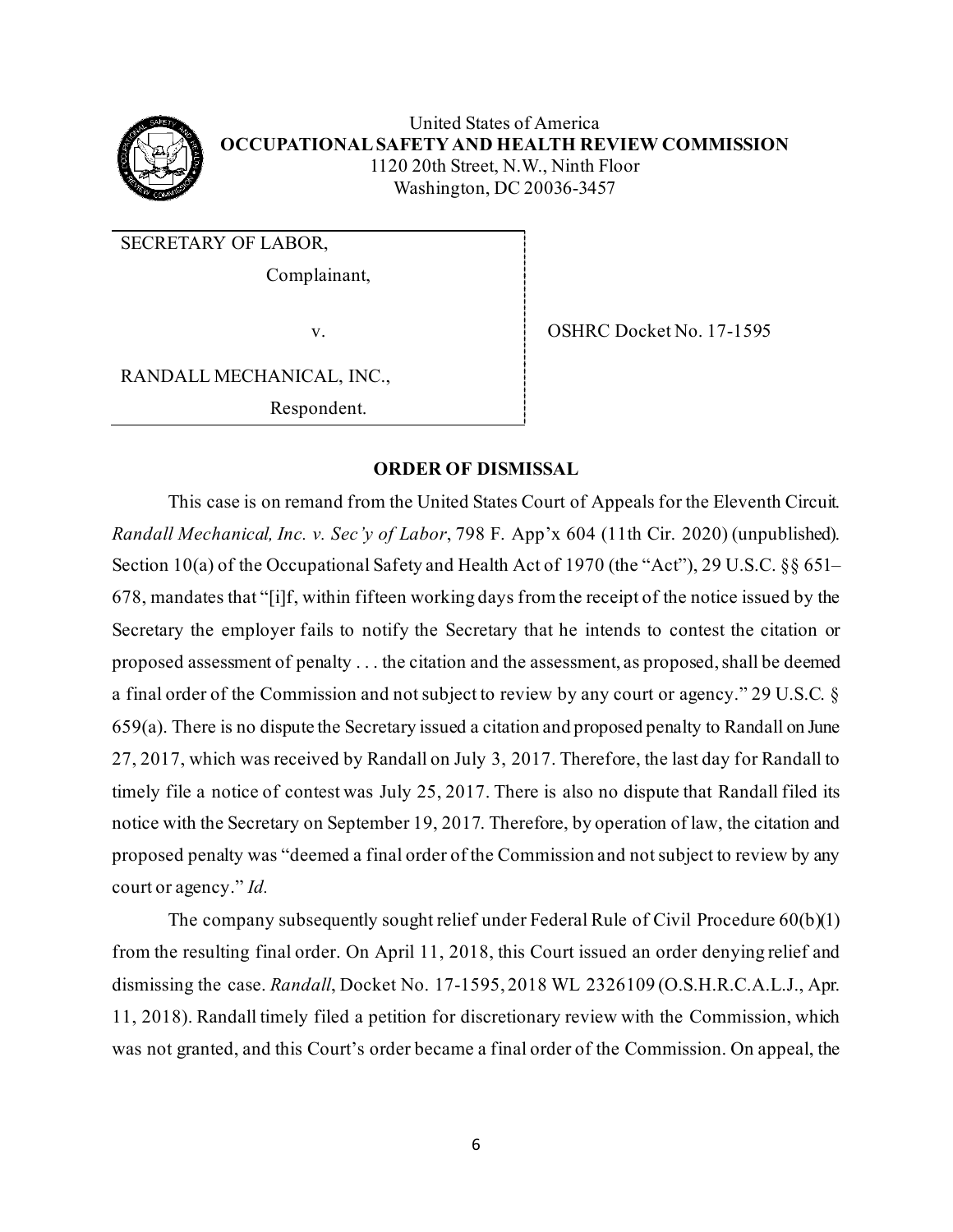Eleventh Circuit remanded the case with "instructions to apply Supreme Court and Eleventh Circuit precedent with respect to Randall's Rule 60(b)(1) motion." *Randall*, 798 F. App'x at 605.[6](#page-6-0)

 Although not couched in terms of a "jurisdictional" issue, the Secretary raised subjectmatter jurisdiction as an issue in his motion to dismiss Randall's late notice of contest when he asserted Randall's notice of contest was untimely and must be dismissed. (Sec'y's Mot. Dismiss at 4). And even if he had not raised a jurisdictional issue, "courts, including this Court, have an independent obligation to determine whether subject-matter jurisdiction exists, even in the absence of a challenge from any party," since "subject-matter jurisdiction, because it involves a court's power to hear a case, can never be forfeited or waived." *Arbaugh v. Y&H Corp.*, 546 U.S. 500, 514 (2006) (citation omitted). Even assuming a*rguendo*, the Secretary's motion to dismiss did not raise a jurisdictional issue, this Court notices a jurisdictional issue and raises it *sua sponte*. Further, this Court must address the jurisdictional issue before it can reach the merits of Randall's motion for Rule 60(b) relief since "[f]ailure to comply with a jurisdictional time prescription … deprives a court of adjudicatory authority over the case, necessitating dismissal—a 'drastic' result." *Hamer v. Neighborhood Hous. Servs. of Chi.*, ––– U.S. ––––, 138 S. Ct. 13, 17 (2017) (*quotation omitted*).

 In *Plessey, Inc.*, 2 BNA OSHC 1302 (No. 946, 1974), the Commission held that it could apply Rule 60(b) to modify a decision and order that became final after a proceeding held pursuant to section 12(j) of the Act, 29 U.S.C. § 661(j), but it could *not* grant Rule 60(b) relief to modify a citation and penalty that was "deemed" a final order pursuant to section  $10(a)$ . In holding that it could not provide such Rule  $60(b)$  relief under section  $10(a)$ , the Commission concluded that since the employer failed to file a timely notice of contest, the Commission did not have subject-matter jurisdiction and, thus, was barred by the express language of section  $10(a)$  from affording relief.

 The *Plessey* rule was abrogated by the Commission in *Branciforte Builders, Inc.*, 9 BNA OSHC 2113 (No. 80-1920, 1981) when it agreed with the Third Circuit's holding in *J. I. Hass Co.* 

<span id="page-6-0"></span><sup>6</sup> The history of this case is somewhat unique. After the Secretary filed his motion to dismiss, this Court issued an order holding the Secretary's motion in abeyance and directing Randall to file a motion requesting Rule 60(b) relief, which Randall did, and on January 16, 2018, this Court entered an Order granting Rule 60(b) relief and denying the Secretary's motion to dismiss. The Secretary sought interlocutory review of that Order, which was denied by the Commission vis-à-vis a written "Notice," wherein the Commission reminded this Court that under long-settled Commission precedent, a "key" factor in evaluating whether a party's delay in filing was due to excusable neglect is "the reason for the delay, including whether it was within the reasonable control of the movant." The Secretary thereafter filed a motion for reconsideration with this Court and this Court issued its April 11, 2018, Order vacating its previous Order granting Rule 60(b) relief and dismissing the case, which is now on remand.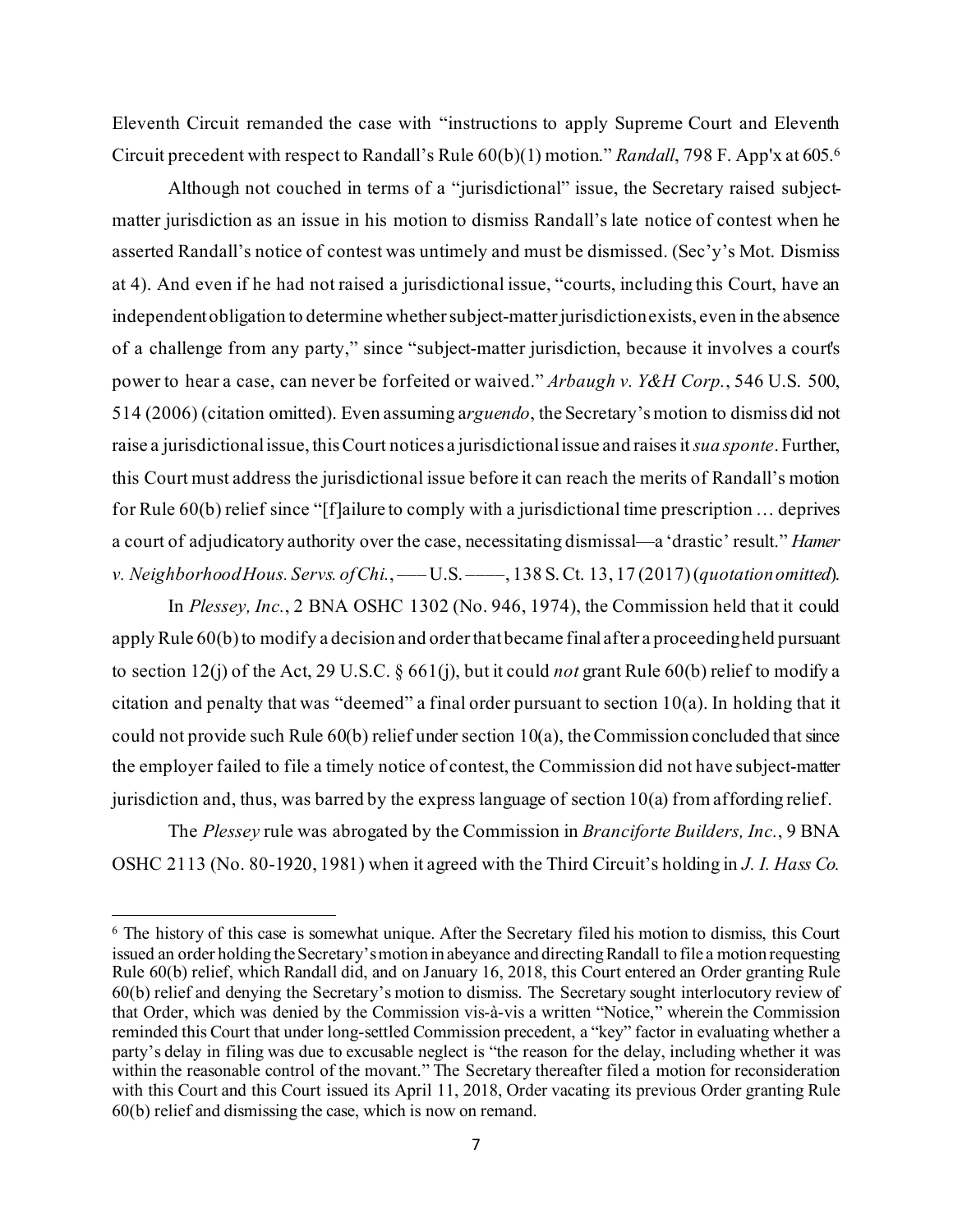*v. Occupational Safety & Health Review Comm'n*, 648 F.2d 190 (3d Cir. 1981), that the Commission has jurisdiction to reconsider its section 10(a) orders under Rule 60(b). *Branciforte*, 9 BNA OSHC at 2117. In *J.I. Hass*, the Secretary took the same position as he does here, that the final clause of section 10(a) is jurisdictional and prohibits review of citations if an employer does not file a timely notice of contest. The Third Circuit held that under this interpretation of section 10(a), "if an employee signed for citations and then was killed while returning from the post office, and the letter destroyed, an employer with a meritorious defense could still get no relief if 15 working days elapsed before he learned of the citations. We do not believe Congress intended such a harsh result." *J.I. Hass*, 648 F.2d at 194. However, as the Supreme Court has admonished, "a court must [enforce the dismissal] even if equitable considerations would support extending the prescribed time period." *United States v. Kwai Fun Wong*, 575 U.S. 402, 409 (2015) (*citation omitted*).

After *Branciforte*, the Supreme Court set out in *Arbaugh* a "readily administrable bright line" to determine jurisdiction: "If the Legislature clearly states that a threshold limitation on a statute's scope shall count as jurisdictional, then courts and litigants will be duly instructed and will not be left to wrestle with the issue." *Arbaugh*, 546 U.S. at 502. Thus, time limits to file an appeal are jurisdictional if they appear in a statute, *Bowles v. Russell*, 551 U.S. 205, 206–07(2007), but not if they appear in a court-made rule. *Hamer*, —— U.S. ———, 138 S. Ct. at 16–17]. While the *Arbaugh*, *Bowles*, and *Hamer* cases involved review by Article III courts, in *Henderson ex rel. Henderson v. Shinseki*, the Supreme Court distinguished Article III cases with those involving review by an Article I tribunal, such as the Veterans Court, which are "as part of a unique administrative scheme." *Shinseki*, 562 U.S. at 437–38. "Instead of applying a categorical rule regarding review of administrative decisions, we attempt to ascertain Congress' intent regarding the particular type of review at issue in this case." *Id.* at 438.

Litigation before the Commission, unlike cases involving veterans benefits, has all the hallmarks of ordinary civil litigation. The Act mandates that "[u]nless the Commission has adopted a different rule, its proceedings shall be in accordance with the Federal Rules of Civil Procedure[,]" 29 U.S.C. § 661(g), and the Federal Rules of Evidence are applicable in such proceedings. 29 C.F.R. § 2200.71. The employer must commence its notice of contest within the time specified by statute, see § 659(a), the Secretary of Labor must thereafter file a complaint with the Commission no later than 21 days after receipt of the notice of contest, see 29 C.F.R. § 2200.34(a), the employer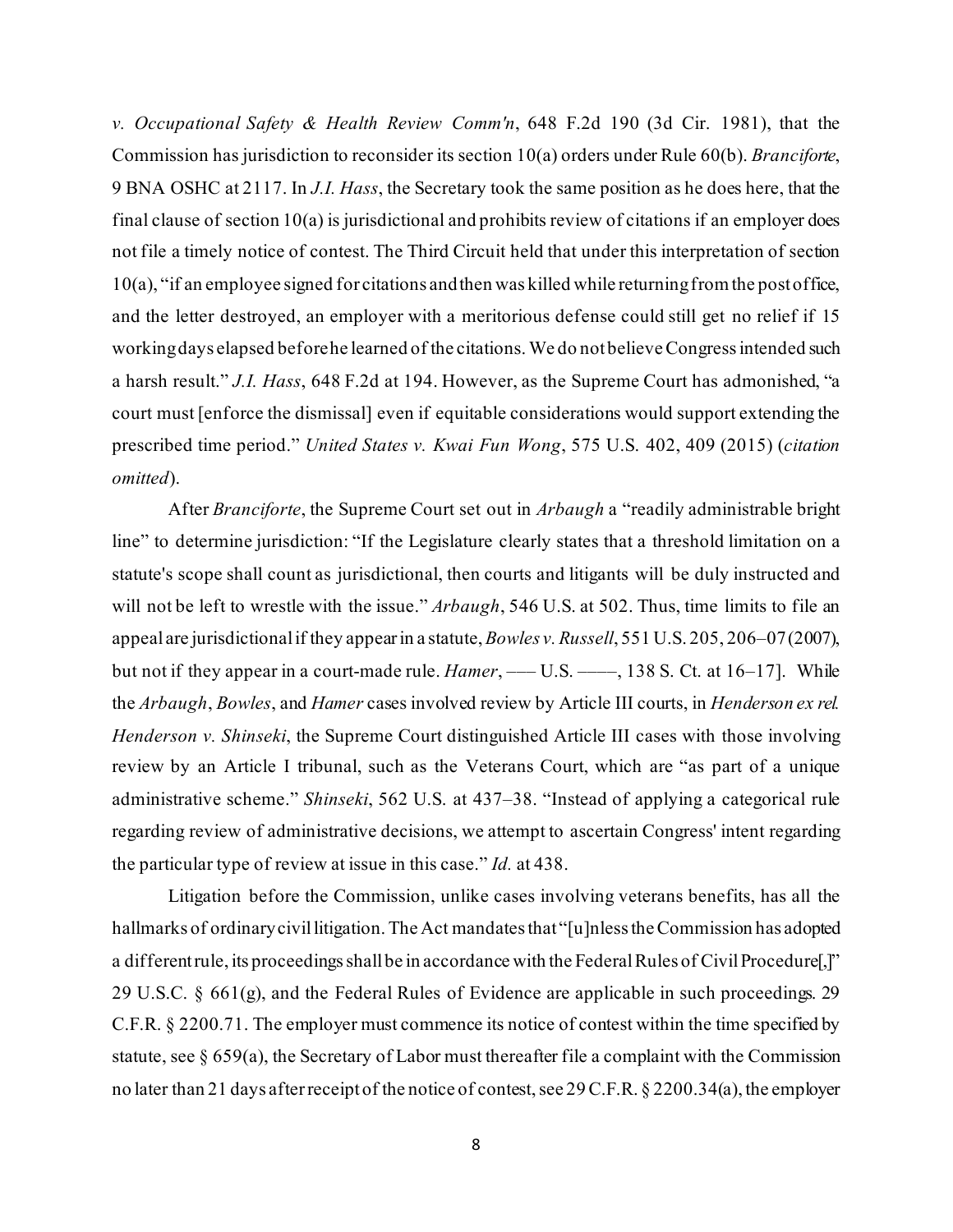must file an answer within 21 days after service of the complaint that must also include all affirmative defenses being asserted, see 29 C.F.R. § 2200.34(b), and the litigation is adversarial, see  $\S 659(c)$ . The Secretary must gather the evidence that supports his claims and generally bears the burden of production and persuasion, see *ComTran Grp., Inc. v. U.S. Dep't of Labor*, 722 F.3d 1304, 1314 (11th Cir. 2013) ("the employer bears the burden on affirmative defenses only if the Secretary proves a prima facie case first."). Both parties may appeal an adverse trial-type Commission decision to an applicable circuit court of appeals, see § 660, and a final judgment may be reopened only in narrow circumstances, see Fed. Rule Civ. Proc. 60. Thus, the type of review Congress established is more akin to the ordinary type of civil litigation in *Arbaugh*, *Bowles*, and *Hamer* rather than the unique administrative scheme at issue in *Shinseki*.

 The Supreme Court has cautioned that even though time bars "cabin a court's power only if Congress has 'clearly state[d]' as much," that "does not mean 'Congress must incant magic words,'" but "traditional tools of statutory construction must plainly show that Congress imbued a procedural bar with jurisdictional consequences." *Kwai*, 575 U.S. at 409-10 (*quoting Sebelius v. Auburn Reg'l Med. Ctr.*, 568 U.S. 145, 153 (2013). Here, the time limit to file an appeal does speak in jurisdictional terms. Congress set a "fifteen working days" time bar in section 10(a). § 659(a). Congress also imbued a procedural bar with jurisdictional consequences. If the employer fails to meet the time limit, the citation shall "not subject to review by any court or agency." *Id.* Thus, section 10(a) does *not* read "like an ordinary, run-of-the-mill statute of limitations, spelling out a litigant's filing obligations without restricting a court's authority." *Kwai*, 575 U.S. at 411. Rather, section 10(a) specifically spells out an employer's filing obligations *and* if the employer fails to meet the filing obligations, section 10(a) expressly restricts the authority of any court or agency to review the citation and proposed assessment deemed a final order under section 10(a).

Applying the Supreme Court's precedent after *Branciforte*, this Court concludes Congress "imbued a procedural bar with jurisdictional consequences," *Kwai*, 575 U.S. at 410, and Randall's failure to timely file its notice of contest in accordance with the section 10(a) deprived this Court of subject-matter jurisdiction. *Hamer*, ––– U.S. at ––––, 138 S. Ct. at 17; *Bowles*, 551 U.S. at 213. As the Second Circuit has noted, and this Court agrees, "§ 661(g) provides for application of the Federal Rules of Civil Procedure only when the Commission has already commenced 'proceedings.' Proceedings before the Commission never began here. To use Rule 60(b) to establish jurisdiction would be to bootstrap jurisdiction into existence[.]" *Chao v. Russell P. Le*